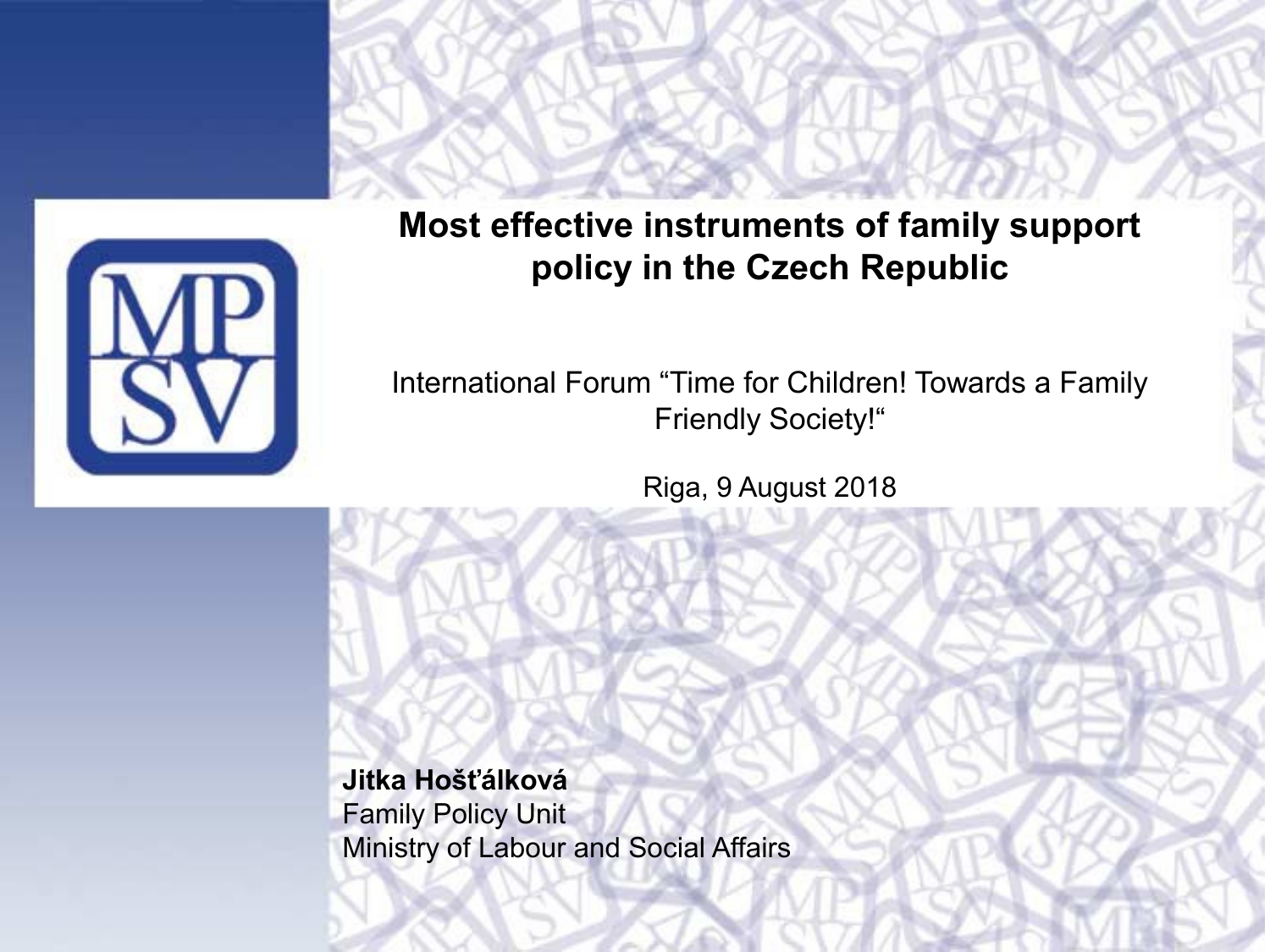

## **Demographic situation in the Czech Republic**

| <b>VARIABLE</b>                                                                 | <b>VALUE</b>                      |
|---------------------------------------------------------------------------------|-----------------------------------|
| <b>Fertility rate</b>                                                           | 1.63 (rising trend since<br>2011) |
| Average age of women at birth of first child                                    | 28.2                              |
| Share of live births outside marriage                                           | 48.6 % (rising trend)             |
| Employment rate of women with children younger<br>than 6                        | 45.2 %                            |
| Households with 1 child (percentage of households<br>with children)             | 49 %                              |
| Households with 2 children (percentage of<br>households with children)          | $41\%$                            |
| Households with 3 and more children (percentage of<br>households with children) | 10%                               |
| Gender pay gap                                                                  | 21.8 %                            |
| Percentage of women working part-time                                           | 9.2%                              |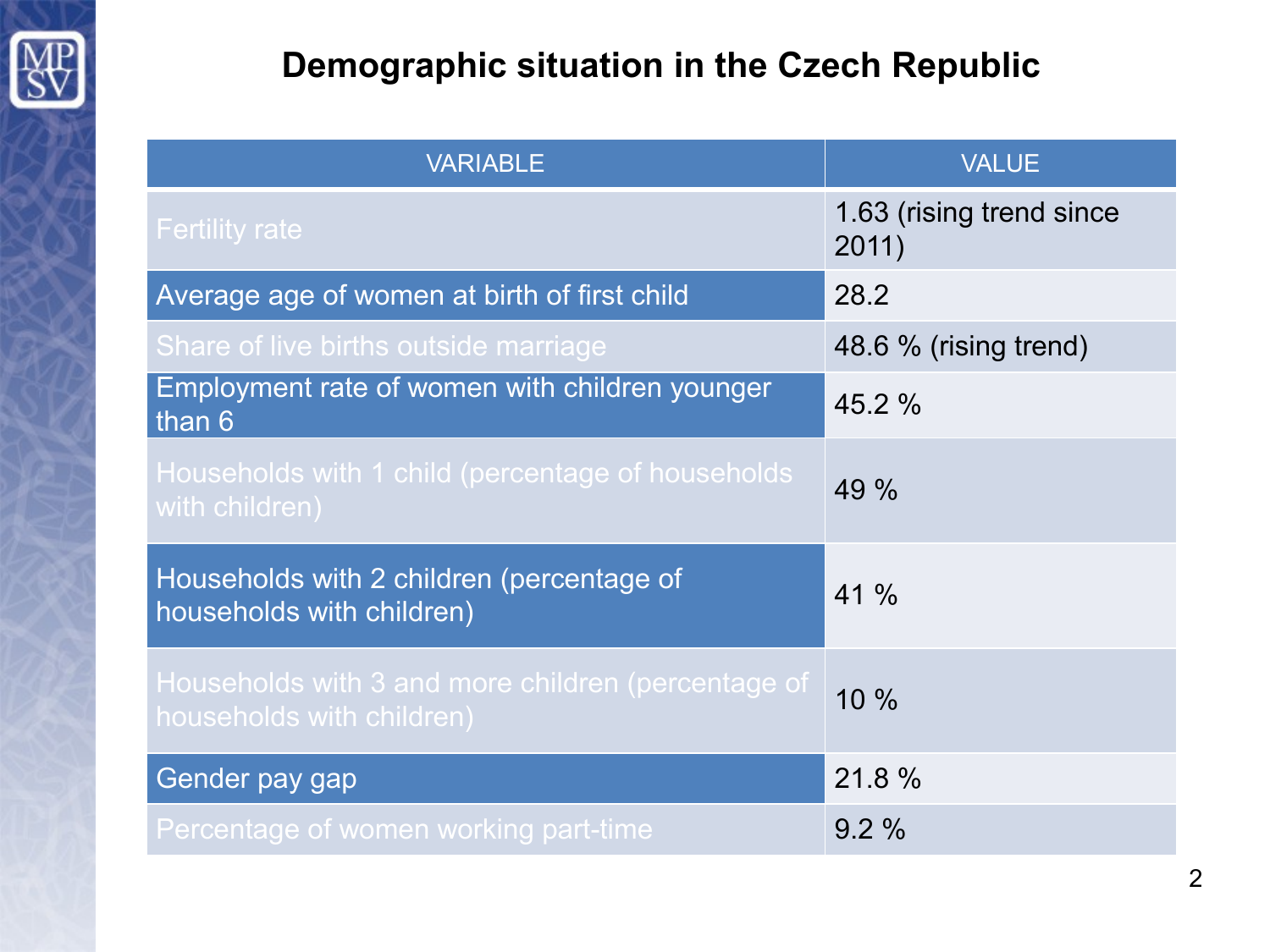

## **Czech Family Policy in International Comparison**

| <b>VARIABLE</b>           | CZ         | <b>COMPARISON</b>                   |
|---------------------------|------------|-------------------------------------|
| Spending on family policy | 2.5 % GDP  | Corresponds to the OECD average     |
| <b>Tax deductions</b>     | 0.86 % GDP | Second highest among OECD countries |
| <b>Cash benefits</b>      | 1.1 % GDP  | Corresponds to the OECD average     |
| <b>Services</b>           | 0.55 % GDP | Below average of OECD (0.95 % GDP)  |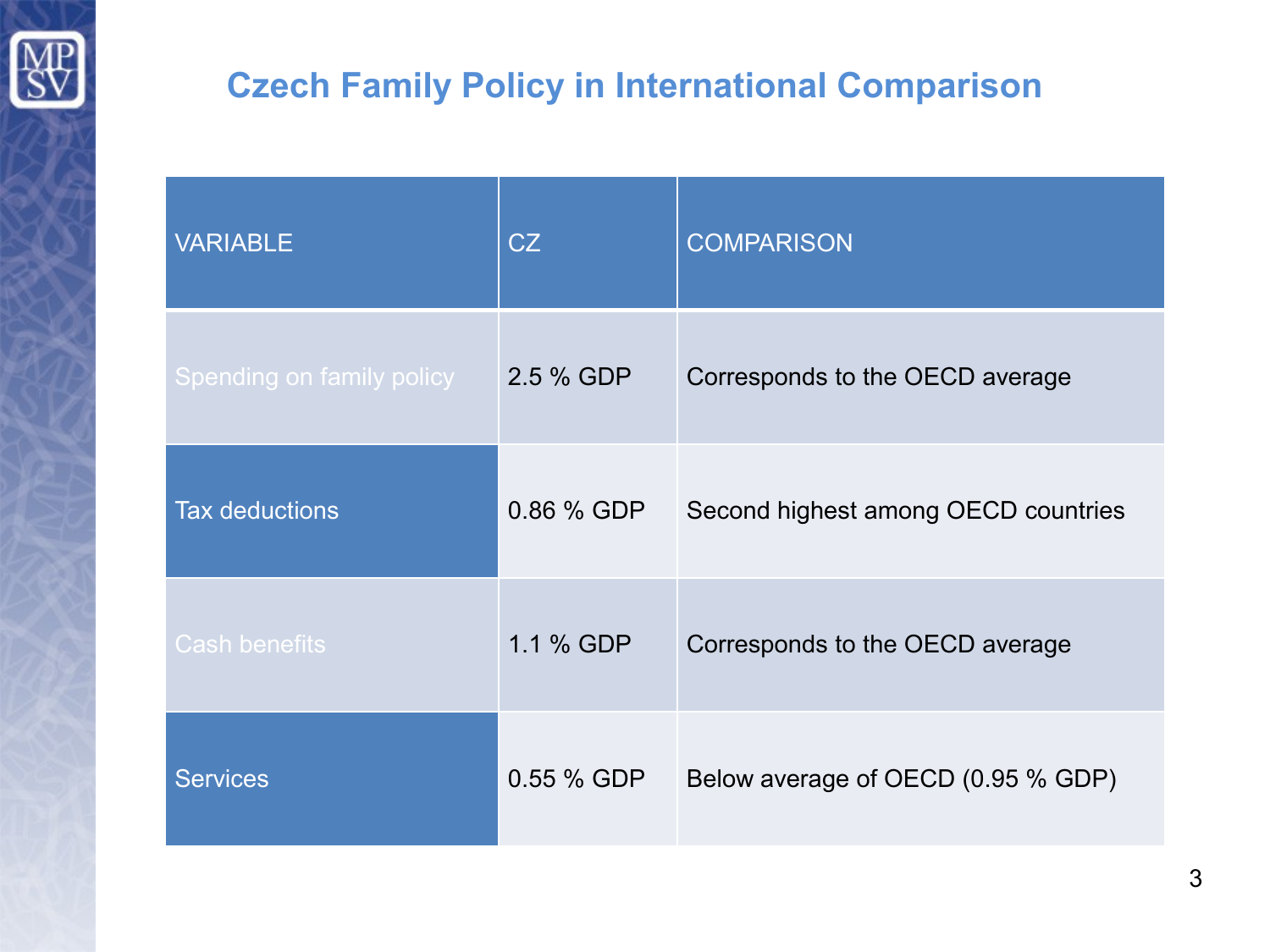

# **Family policy instruments I.**

#### • **Family Policy Strategy**

- approved by government in September 2017
- the previous is from 2008
- family policy as a government priority since 2014
- contains several concrete family support measures
- the main idea is to allow parents to choose

### • **Cash benefits**

- **Adjustment of parental allowance**
	- since January 2018
	- ∘ total amount 9 500 €  $\rightarrow$  possibility to draw faster in higher monthly amount (70 % of previous income)
	- $\degree$  encourage men to take parental leave and draw parental allowance  $\rightarrow$  fear of losing family income is one of the biggest barriers
- **The post-child-bearing parental care**
	- since February 2018
	- $\degree$  cash benefit for fathers 1 week during the puerperium, 70 % of previous income 4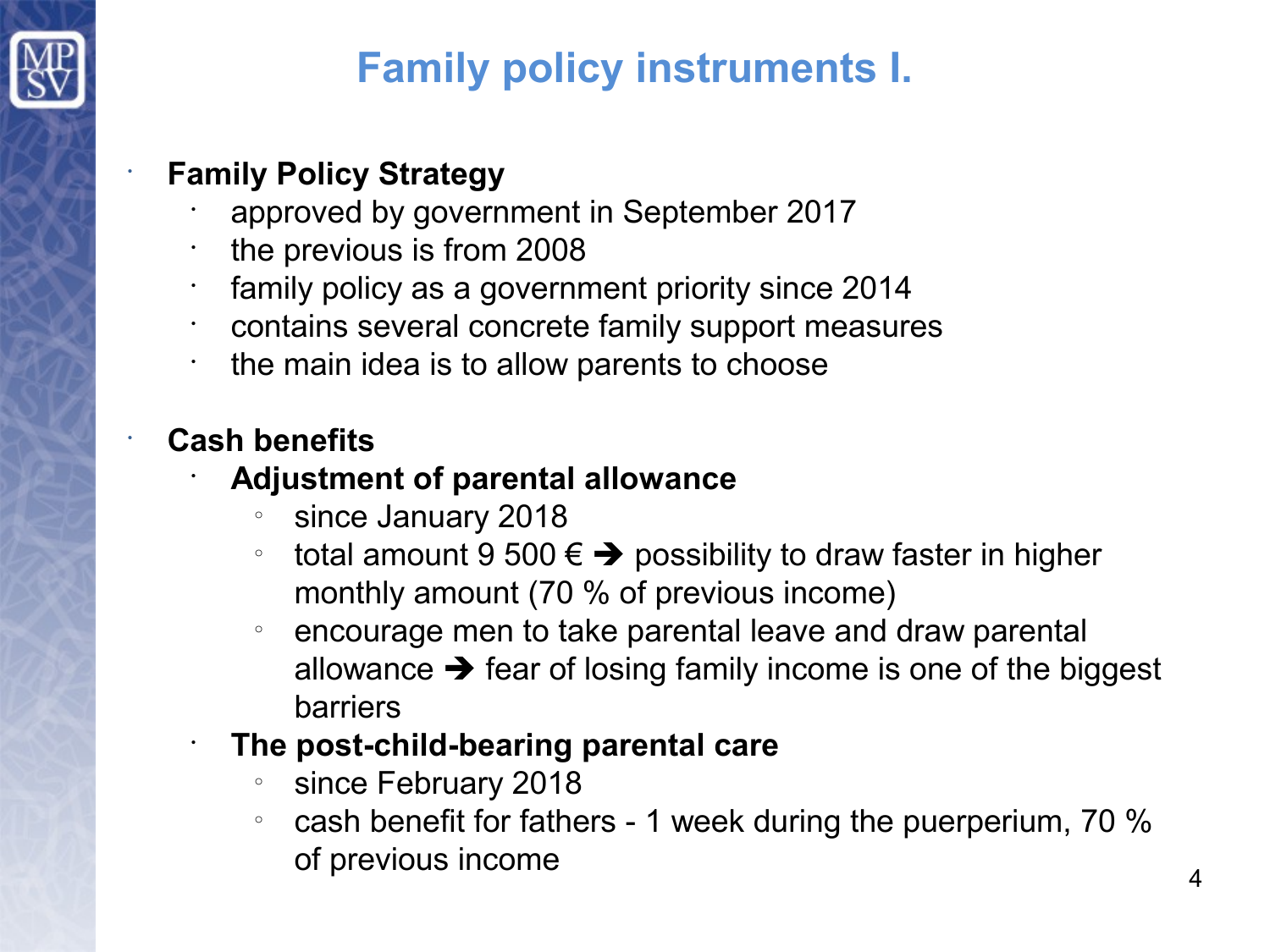

# **Family policy instruments II.**

#### • **Child care services**

## • **Children's groups**

- o law approved in 2014, nowadays over 750 with 10 000 places
- $\degree$  1 6 years, non-profit basis, 1 carer for 6 children
- providers: municipalities, NGO's, universities, employers
- $\textdegree$  easily founded and more flexible than Kindergarten
- systemic project to support the providers
- o funding from  $ESF \rightarrow$  preparation of national funding
- $\degree$  3 children's groups at our ministry

#### • **Micro-nurseries**

- pilot systemic project  $\rightarrow$  preparation of law
- $\degree$  6 months 4 years, 1 carer and max 4 children
- providers: NGO's, municipalities
- o funding from  $ESF \rightarrow$  preparation of national funding

#### • **Kindergartens**

since September 2018 guaranteed places for all children older than 3

## • **Tax deductions**

significant increase of tax deductions for children  $15$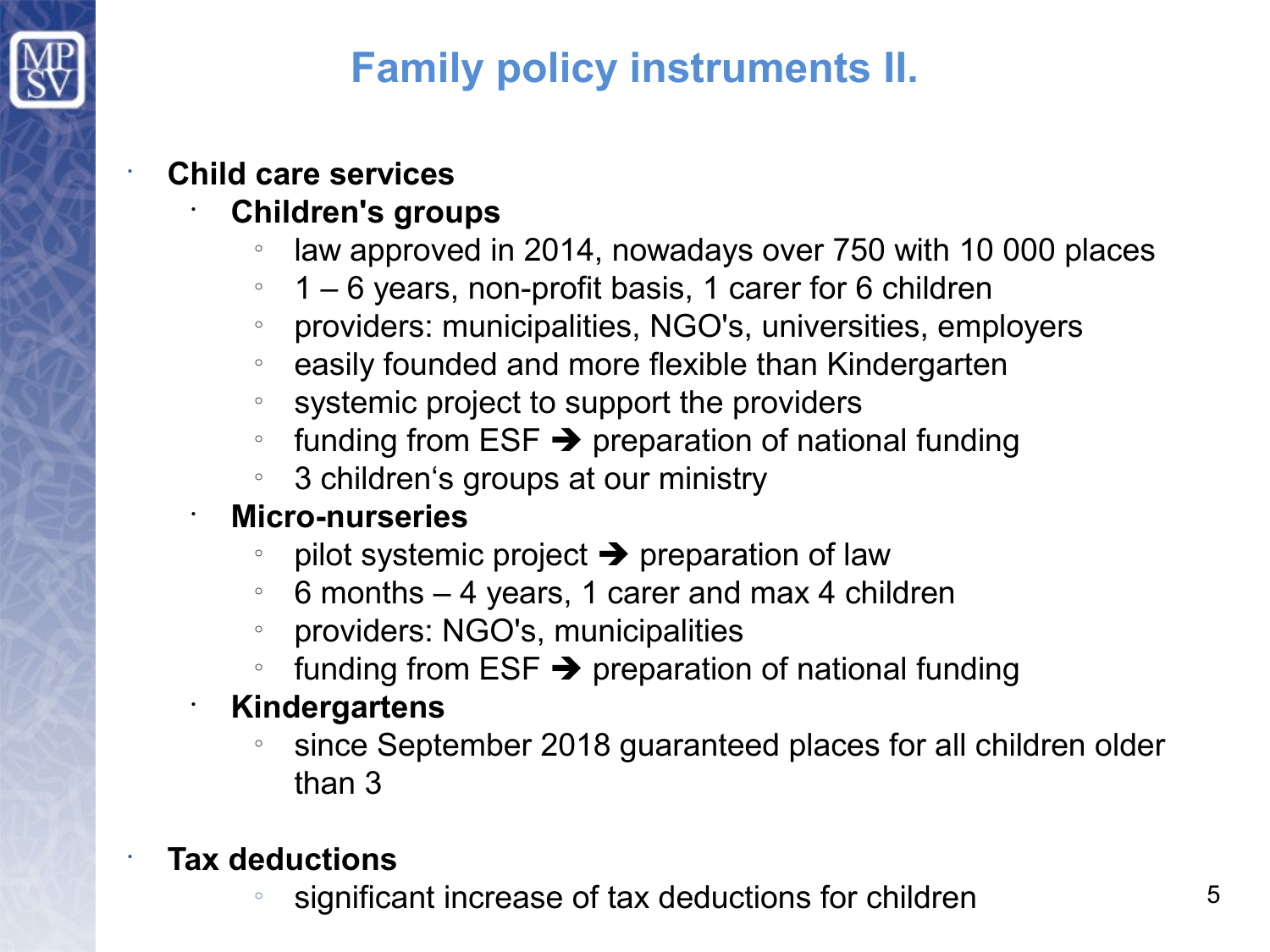

# **Plans and summary**

#### • **Plans**

- national funding of children's groups and micro-nurseries
- o job sharing
- **motivational bonus for alternating**

#### • **Summary**

- o family policy as a government priority since 2014
- Family Policy Strategy to allow parents to choose
- support and development of public services